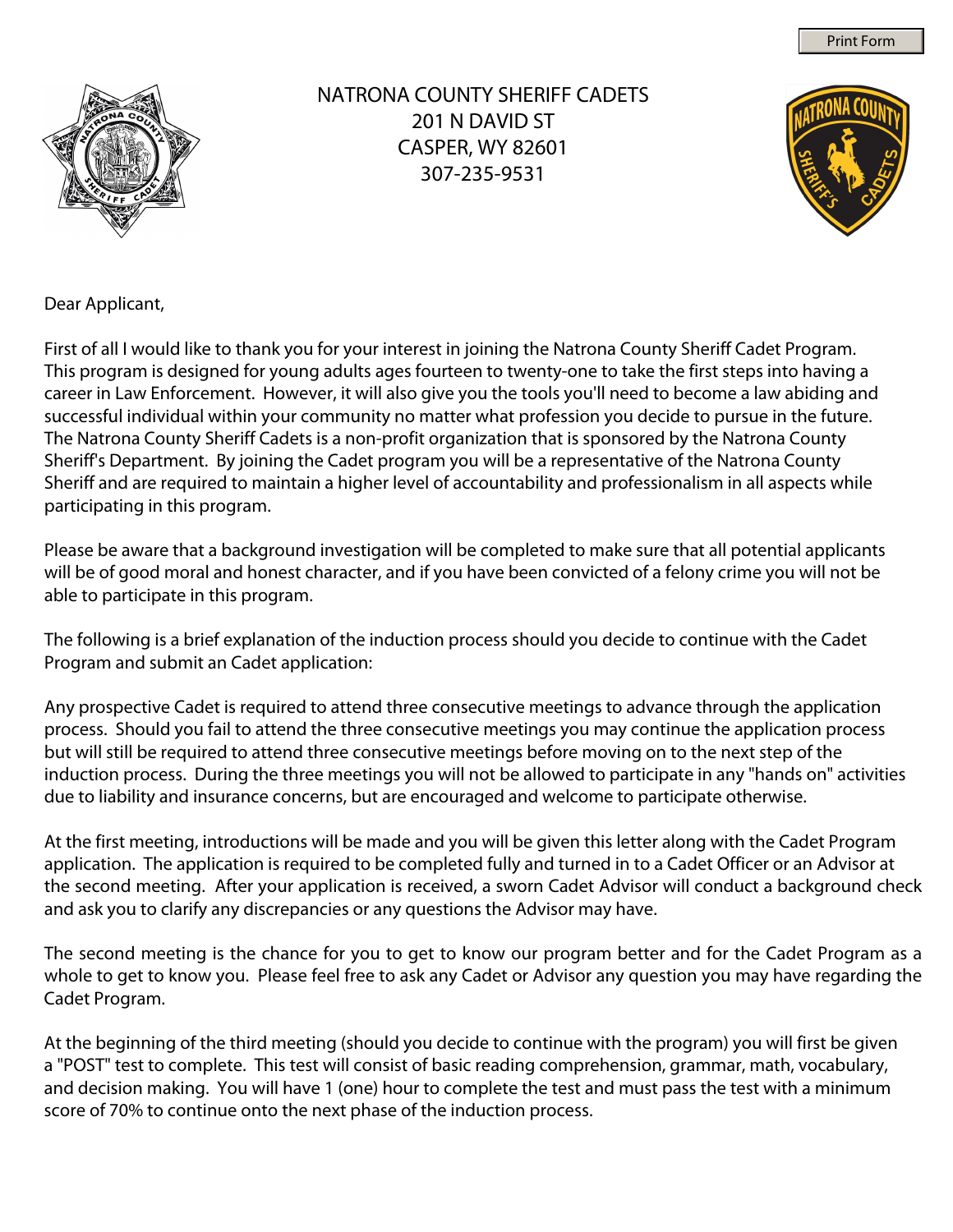

## NATRONA COUNTY SHERIFF CADETS 201 N DAVID ST CASPER, WY 82601 307-235-9531



After you have completed the test, you will be given writing materials and will be asked to provide a writing sample. Instructions for the writing sample will be given to you at the time.

Should you provide a satisfactory writing sample, you will be interviewed by the Oral Board. The Oral Board will consist of the Cadet Lieutenant, 1 Sergeant, 1 Cadet and at least 1 Advisor. (Acting designees will fill Oral Board positions upon absence of any member.) After the Oral Board conducts their initial interview, you may be asked additional questions in regard to any concerns or issues the Board may have. After the interview the Oral Board will make either a "Denied for Induction" or "Recommended for Induction" finding. If the Board makes a "Denied for Induction" ruling the induction process will cease and you will not be allowed to participate in the program.

Should the Board recommend you for induction, you will be required to appear for an Advisor Interview. The Advisor Interview will be conducted by two or more Advisors who will conduct a separate interview of you and make the final determination as to whether or no to officially induct you into the Cadet Program.

Failure to pass any portion of the induction process will prevent you from becoming a Cadet. Should this happen, you will have to wait on calendar year to re-apply.

If you pass all steps and are officially inducted into the Cadet Program you will be given further instructions and directions at that time.

Again, if you, at any time have any questions regarding the Cadet Program please direct your questions to any Cadet Officer or Advisor.

It is my honor to extend my welcome to you and look forward to having you as a Cadet with our post.

Sincerely,

Deputy Mark Bahr Natrona County Sheriff Cadets 201 N. David Casper, WY 82601

#### **Natrona County Sheriff Cadets**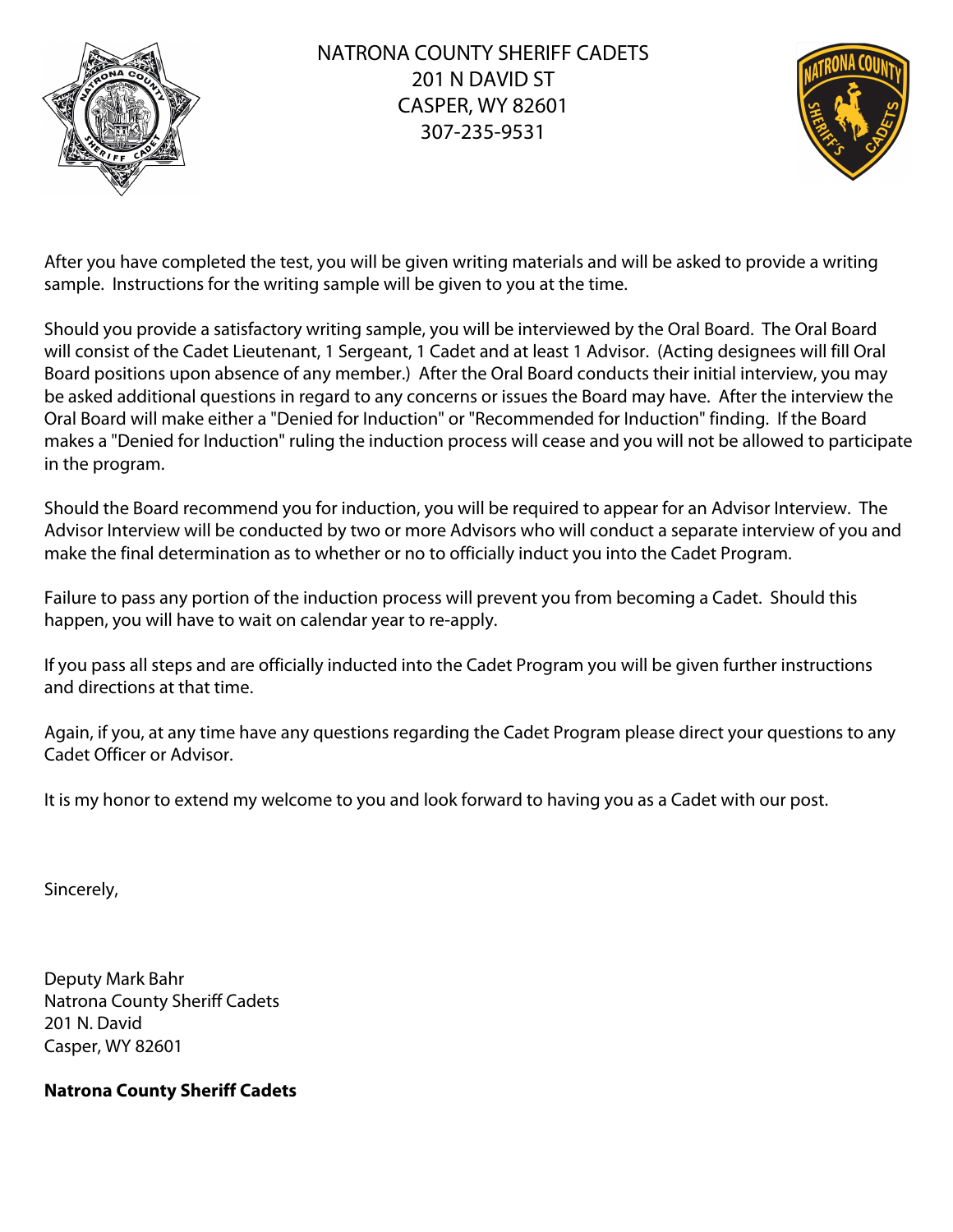

NATRONA COUNTY SHERIFF CADETS 201 N DAVID ST CASPER, WY 82601 307-235-9531



# **Cadet Application Natrona County Sheriff Cadets**

| Name:                                              | Date of Birth:                  |
|----------------------------------------------------|---------------------------------|
| Social Security #:  <br>Age:                       | Race:<br>Sex:                   |
| Height:<br>Weight:                                 | Hair:<br>Eyes:                  |
| Address:                                           |                                 |
| City:<br>State:                                    | Zip Code:                       |
| Cell Phone:  <br>Home Phone:                       | Other Phone:                    |
| City and State where born:                         | US Citizen:<br>$\Box$ Yes<br>No |
| School:  <br>City:                                 | State:<br>Grade:                |
| Parent / Legal Guardian:                           |                                 |
| Address:                                           |                                 |
| Cell Phone:  <br>Home Phone:                       | Other Phone:                    |
| Employer:<br>City:                                 | State:                          |
| Work Phone:<br>Supervisor:                         | Occupation:                     |
| Have you ever been charged with a felony crime?    | Yes<br>No<br>$\mathbf{I}$       |
| If yes, were you convicted?                        | Yes<br>No                       |
| If yes, what year, City and State where convicted? |                                 |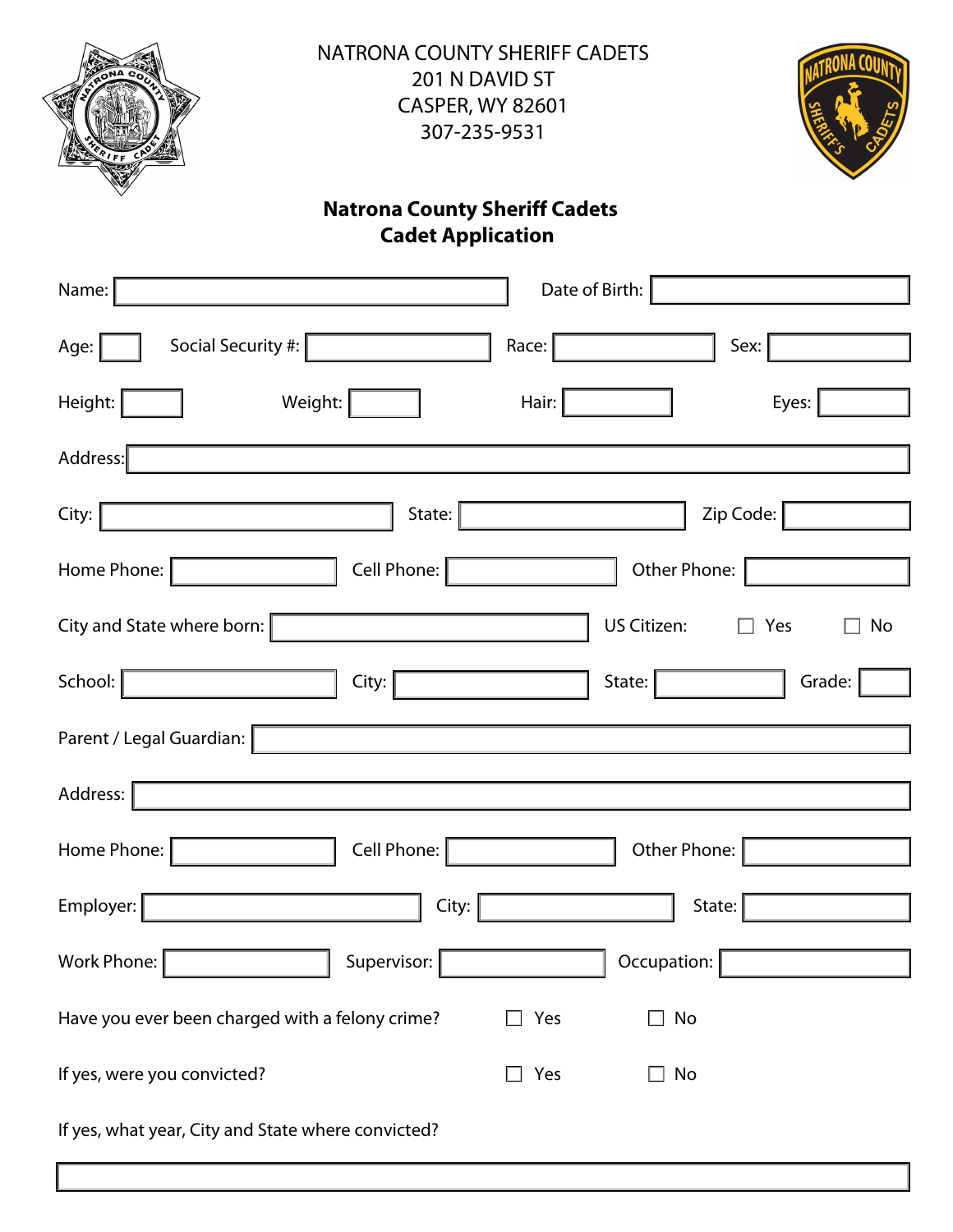|                                                                                     | <b>NATRONA COUNTY SHERIFF CADETS</b><br>201 N DAVID ST<br><b>CASPER, WY 82601</b><br>307-235-9531 |    |     |                    |  |
|-------------------------------------------------------------------------------------|---------------------------------------------------------------------------------------------------|----|-----|--------------------|--|
| Type of Crime:                                                                      |                                                                                                   |    |     |                    |  |
| Have you ever been charged with a misdemeanor crime?                                |                                                                                                   |    | Yes | No                 |  |
| If yes, were you convicted?                                                         |                                                                                                   |    | Yes | No                 |  |
| If yes, what year, City and State where convicted?                                  |                                                                                                   |    |     |                    |  |
|                                                                                     |                                                                                                   |    |     |                    |  |
| Type of Crime:                                                                      |                                                                                                   |    |     |                    |  |
| Are you currently on probation or parole?                                           | Yes                                                                                               | No |     | Probation Officer: |  |
| Are you currently on Youth Diversion?                                               | Yes                                                                                               | No |     | Diversion Officer: |  |
| Have you ever been on Youth Diversion?                                              | Yes<br>$\Box$                                                                                     | No |     |                    |  |
| If so, please give dates from beginning to completion and Diversion Officer's name. |                                                                                                   |    |     |                    |  |
|                                                                                     |                                                                                                   |    |     |                    |  |
| Have you ever consumed Alcohol?                                                     | Yes                                                                                               | No |     |                    |  |
| If yes, when was the last time used?                                                |                                                                                                   |    |     |                    |  |
| How much Alcohol do you consume when drinking?                                      |                                                                                                   |    |     |                    |  |
| Have you ever used illegal drugs?                                                   | Yes                                                                                               | No |     |                    |  |
| If yes, when was the last time used?                                                |                                                                                                   |    |     |                    |  |
| What drugs did you use?                                                             |                                                                                                   |    |     |                    |  |
|                                                                                     |                                                                                                   |    |     |                    |  |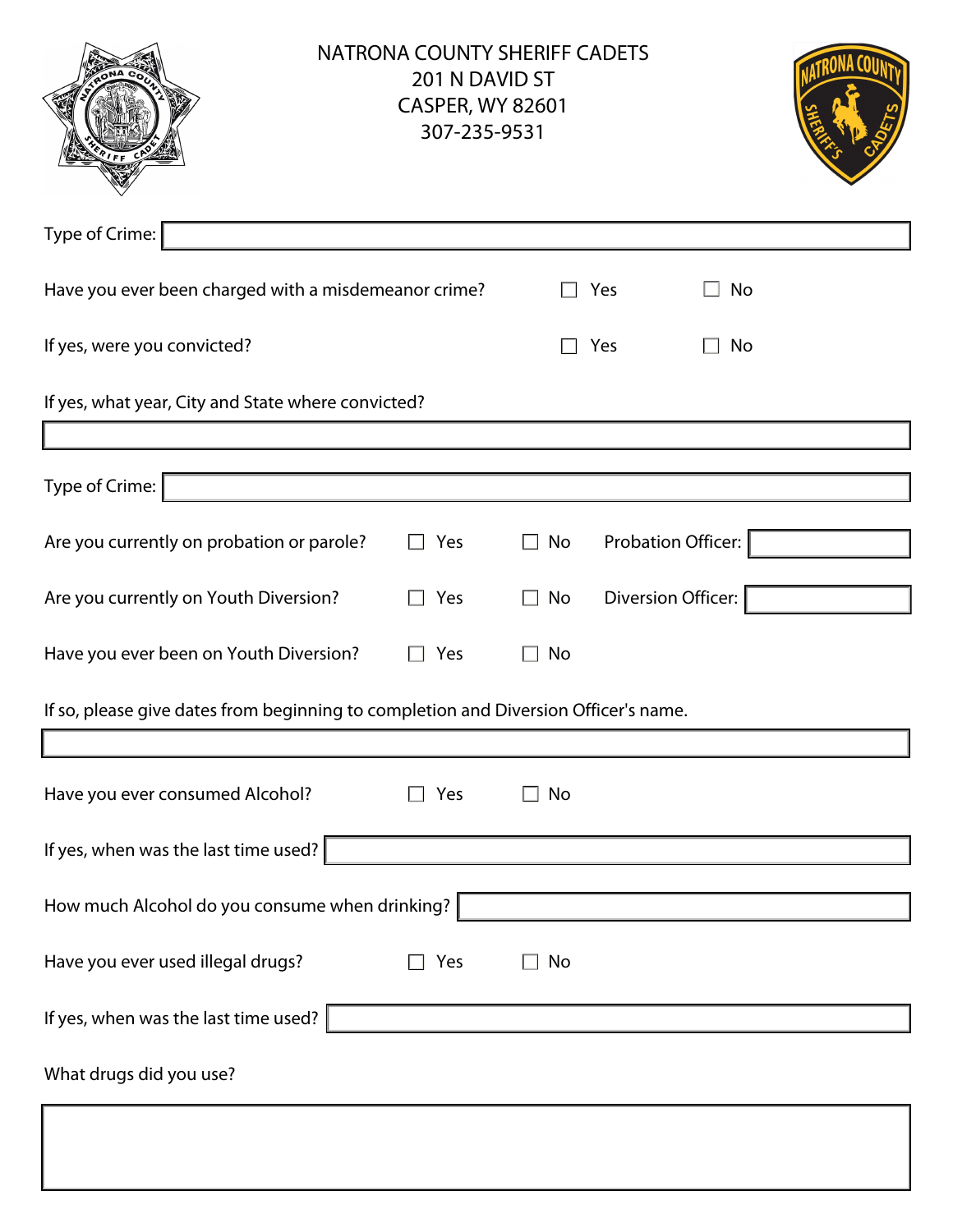|                                                                                                                                                                                                                                                                           | <b>NATRONA COUNTY SHERIFF CADETS</b> | 201 N DAVID ST<br><b>CASPER, WY 82601</b><br>307-235-9531 |            |           |
|---------------------------------------------------------------------------------------------------------------------------------------------------------------------------------------------------------------------------------------------------------------------------|--------------------------------------|-----------------------------------------------------------|------------|-----------|
| Have you ever abused prescription drugs?                                                                                                                                                                                                                                  |                                      |                                                           | Yes        | No        |
| If yes, what medication did you use?                                                                                                                                                                                                                                      |                                      |                                                           |            |           |
| Are you currently on prescription medications?                                                                                                                                                                                                                            |                                      |                                                           | Yes        | No        |
| List all medications taking currently:                                                                                                                                                                                                                                    |                                      |                                                           |            |           |
|                                                                                                                                                                                                                                                                           |                                      |                                                           |            |           |
| Do you have any medical problems or medical diagnoses which may prevent you from participating in activities<br>which involve high impact or strenuous physical exertion, sustained periods of fatigue, or prolonged exposure<br>to extreme weather and outdoor elements? |                                      |                                                           |            |           |
|                                                                                                                                                                                                                                                                           |                                      |                                                           |            |           |
| Have you ever thought of committing suicide?                                                                                                                                                                                                                              |                                      |                                                           | Yes        | No        |
| Have you ever tried committing suicide?                                                                                                                                                                                                                                   |                                      |                                                           | $\Box$ Yes | $\Box$ No |
| If yes, how did you try?                                                                                                                                                                                                                                                  |                                      |                                                           |            |           |
|                                                                                                                                                                                                                                                                           |                                      |                                                           |            |           |
| If yes, are you glad to be alive today?                                                                                                                                                                                                                                   |                                      |                                                           | Yes        | No        |
| Did you ever receive counseling for the attempted suicide?                                                                                                                                                                                                                |                                      |                                                           | Yes        | No        |
| Have you ever been diagnosed with a mental illness or learning disability of any kind?                                                                                                                                                                                    |                                      |                                                           |            |           |
| Yes                                                                                                                                                                                                                                                                       |                                      | No                                                        |            |           |
| If yes, please explain:                                                                                                                                                                                                                                                   |                                      |                                                           |            |           |
|                                                                                                                                                                                                                                                                           |                                      |                                                           |            |           |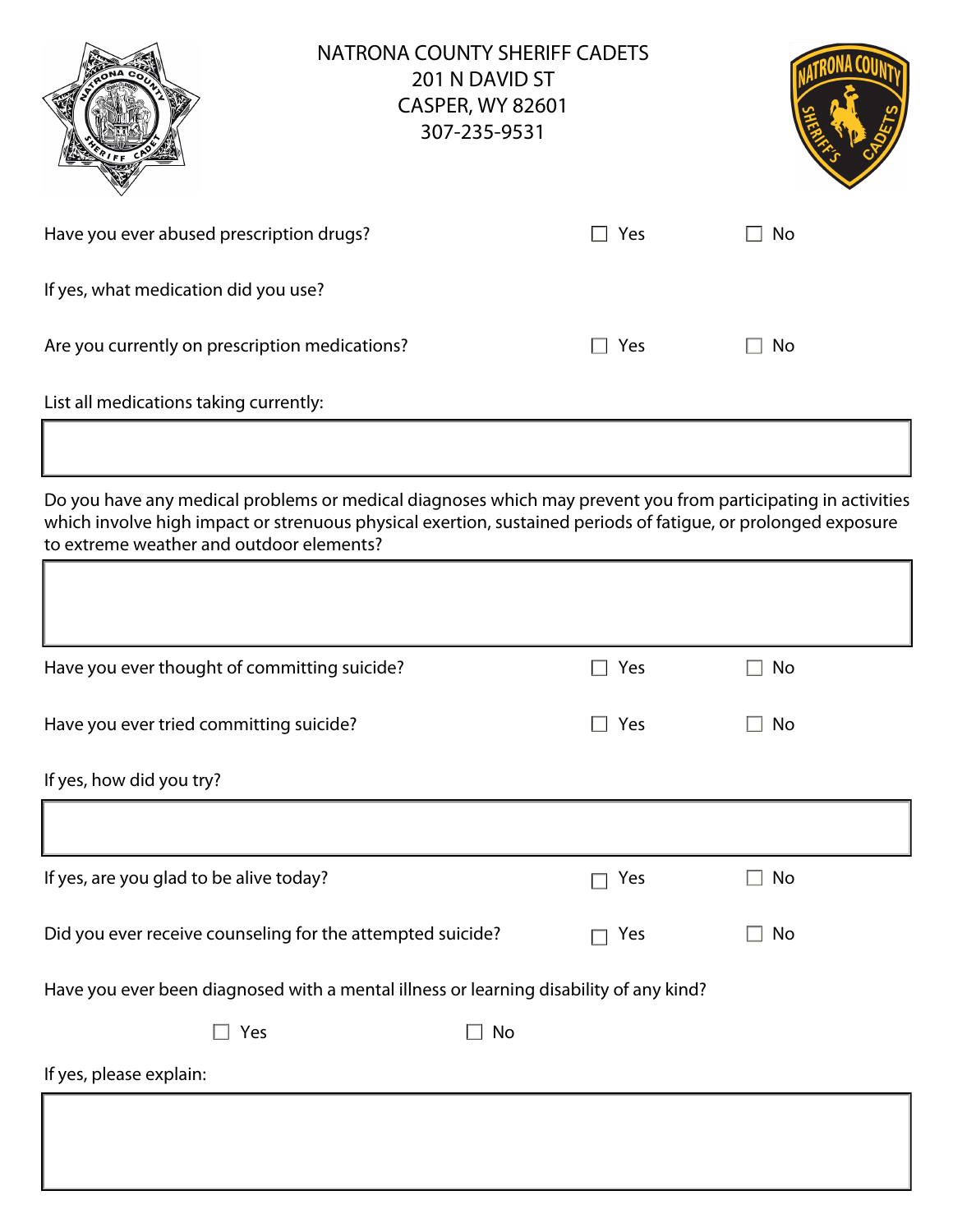



What do you expect to gain by joining the Cadet Program? Please explain.

What type of goals do you have for your future?

Please list 4 personal references that we may contact. This may include family members, teachers, clergy, and friends.

| Name: | Phone Number: | Best time to be reached: |
|-------|---------------|--------------------------|
| Name: | Phone Number: | Best time to be reached: |
| Name: | Phone Number: | Best time to be reached: |
| Name: | Phone Number: | Best time to be reached: |

By signing this application I am stating that all the above information is true and correct to my knowledge and I have answered all questions truthfully and honestly.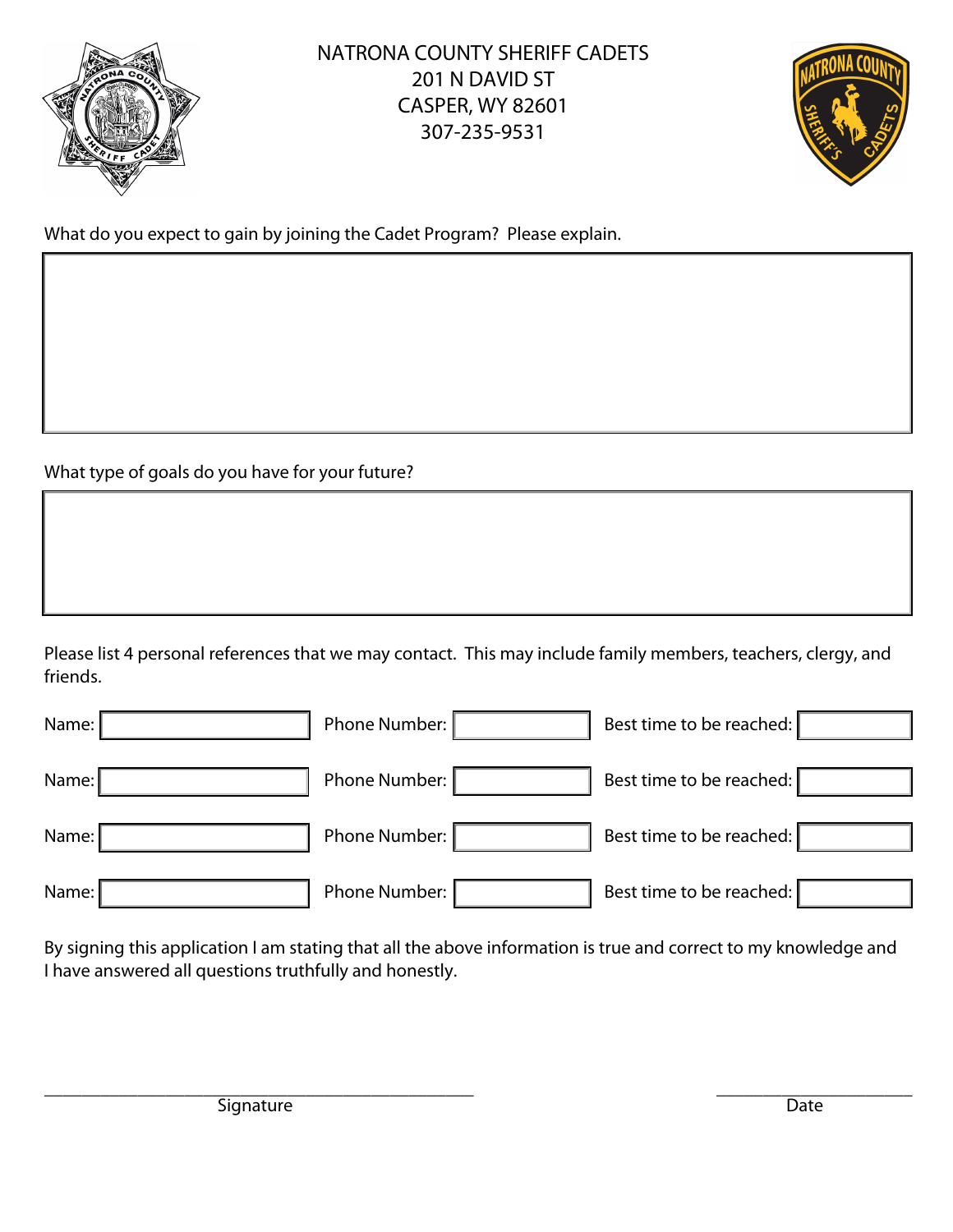|                                                         | <b>NATRONA COUNTY SHERIFF CADETS</b><br>201 N DAVID ST<br><b>CASPER, WY 82601</b><br>307-235-9531 |     |           |
|---------------------------------------------------------|---------------------------------------------------------------------------------------------------|-----|-----------|
| Official Use Only                                       | <u> 1989 - John Stein, mars and de Barbara (b. 1989)</u>                                          |     |           |
| Was the application filled out properly and completely? |                                                                                                   | Yes | <b>No</b> |
| If no, please explain:                                  |                                                                                                   |     |           |
|                                                         |                                                                                                   |     |           |
|                                                         |                                                                                                   |     |           |
|                                                         |                                                                                                   |     |           |
| Checked for NCIC and Local warrants?                    |                                                                                                   | Yes | <b>No</b> |
| Checked in CAD for criminal history?                    |                                                                                                   | Yes | <b>No</b> |

Advisor Signature

Date